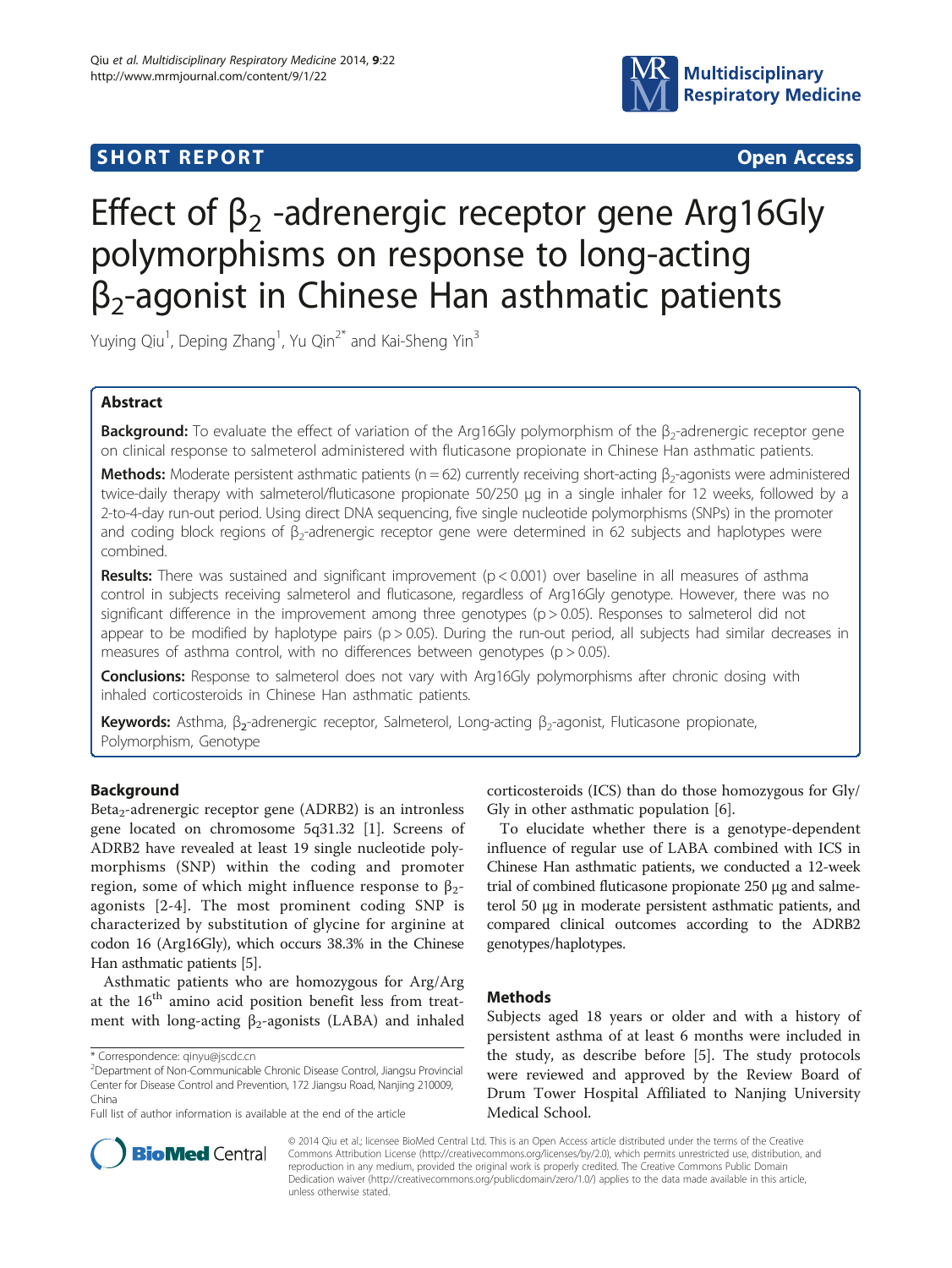Patients with moderately persistent asthma were diagnosed based on the Global Initiative for Asthma (GINA) guidelines by Drum Tower Hospital Affiliated to Nanjing University Medical School, and recruited in our study. Eligible subjects entered a 2-week run-in period, and all participants replaced their oral or inhaled SABAs with albuterol prescribed as needed for the relief of acute asthma symptoms. Peak expiratory flow (PEF), albuterol use, asthma symptoms, and nighttime awakenings were recorded daily by the subjects on a diary card. After the run-in period, participants meeting randomization criteria entered the study and received fluticasone propionate/salmeterol (FSC), 250/50 μg diskus twice daily. The criteria included the best  $FEV<sub>1</sub>$  between 60% and 80% of predicted value; the best predose  $FEV<sub>1</sub>$ within ±12% obtained at screening; 5 or more days requiring albuterol use or a diary card asthma symptom score of  $\geq 2$  on 3 or more days by using a 6-point scale  $(0 = no$  symptoms,  $5 = severe$  symptoms during the previous week). Sixty-two eligible asthmatic patients were involved in the study. Baseline data for PEF, albuterol use, asthma symptoms, and nighttime awakenings were defined as the mean value over the 7 days before randomization. Baseline  $FEV_1$  was defined as the randomization visit  $FEV<sub>1</sub>$  measurement. During the study,  $FEV<sub>1</sub>$  was measured at treatment weeks 1, 4, 8, and 12, and 3 days after the treatment. After 12 weeks of treatment with FSC, treatment was discontinued for 2 to 4 days while subjects continued to use albuterol as needed and recorded daily symptoms and PEF on diary cards. Baseline for this run-out period was defined as the average of the last 7 days of the FSC treatment period.

Beta<sub>2</sub>-AR polymorphisms in positions  $-47$ ,  $-20$ , 46, 79, and 252 were determined by direct sequencing of PCR products obtained with the following primers: 5′CAC CAC AGC CGC TGA ATG AGG 3′and 5′GGC TTG GTT CGT GAA GAA GTC 3′. The 710-bp PCR fragments were purified with a commercial kit and sequenced using a fluorescently labeled dye terminators technique in an ABI Prism 310 capillary sequencer (PE Biosystems, Foster City, CA).

Haplotypes were estimated from unphased genotypes by using an extension of Clark's algorithm [\[7](#page-3-0)]. The most common five SNPs haplotypes were distinguished from each other using only two SNPs (46 and 79), which

coded for codon 16 and codon 27, respectively. The genotype/haplotype frequencies for each polymorphism were tested for deviation by the Hardy–Weinberg equilibrium.

Data was entered and cleaned in Excel 2003. Variables were presented as means  $\pm$  standard deviations (SD), with chi-square test for categorical variables and ANOVA for continuous variables. Evaluation of the effect of genotype/haplotypes on each clinical parameter was carried out by ANOVA. All analyses were conducted in SPSS 13.0 statistical software (SPSS Inc., Chicago, IL, USA).

## Results

There were no significant differences in demographic, clinical and pulmonary function characteristics across the Arg16Gly genotypes at baseline  $(p > 0.05)$ . There was sustained and significant improvement  $(p < 0.001)$ compared with baseline values in all measurements of asthma control in all Arg16Gly genotypes. However, the changes of all measurements were not significantly different across genotype subgroups  $(p > 0.05)$  (Table 1). No significant differences were identified between haplotype pairs and changes of all the measurements (Table [2](#page-2-0)). During the run-out phase, no differences were noted in any of the clinical responses to FSC withdrawal across the genotypes (Table [3](#page-2-0)).

## **Discussion**

Our study showed that clinical response to the LABA salmeterol did not differ among ADRB2 Arg16Gly SNPs during chronic dosing in the presence of an ICS. Specifically, there were sustained and quantitatively similar improvements in lung function, symptoms, and albuterol use during chronic treatment, regardless of Arg16Gly genotype. Although not powered to definitively evaluate a haplotype effect, our haploype analysis supports the individual SNP results.

Drysdale et al. [\[2](#page-3-0)] showed the lowest response in their 4/4 haplotype, corresponding to our Arg16Gln27/ Arg16Gln27 haplotype, with a total of 14 subjects as opposed to the 24 in our analysis. Although we did not measure all 13 possible SNPs, using the 5 SNPs at position −47, −20, 46, 79, and 252, we were able to evaluate the most frequent haplotypes corresponding to those previously reported [\[2](#page-3-0),[8](#page-3-0)].

Table 1 Changes from baseline in the Arg16Gly genotype at the end of 12 weeks of treatment with FSC

| ADRB2marker                                                                                                                                                                                                                                                                                                 | Morning PEF (L/min) | FEV <sub>1</sub> (L) | Albuterol use (puffs/d) | Asthma symptom score |
|-------------------------------------------------------------------------------------------------------------------------------------------------------------------------------------------------------------------------------------------------------------------------------------------------------------|---------------------|----------------------|-------------------------|----------------------|
| Arg16Gly genotype                                                                                                                                                                                                                                                                                           |                     |                      |                         |                      |
| $ArgArg(n = 21)$                                                                                                                                                                                                                                                                                            | $114.4 \pm 21.5$    | $0.44 + 0.09$        | $-3.81 \pm 1.94$        | $-1.10 \pm 0.78$     |
| $ArgGly(n = 26)$                                                                                                                                                                                                                                                                                            | $103.3 \pm 23.7$    | $0.43 + 0.07$        | $-3.77 + 1.95$          | $-0.96 + 0.53$       |
| $GlyGly(n = 15)$                                                                                                                                                                                                                                                                                            | $100.3 + 14.7$      | $0.45 + 0.11$        | $-3.80 + 1.86$          | $-0.93 + 0.59$       |
| $\mathbf{r}$ , $\mathbf{r}$ , $\mathbf{r}$ , $\mathbf{r}$ , $\mathbf{r}$ , $\mathbf{r}$ , $\mathbf{r}$ , $\mathbf{r}$ , $\mathbf{r}$ , $\mathbf{r}$ , $\mathbf{r}$ , $\mathbf{r}$ , $\mathbf{r}$ , $\mathbf{r}$ , $\mathbf{r}$ , $\mathbf{r}$ , $\mathbf{r}$ , $\mathbf{r}$ , $\mathbf{r}$ , $\mathbf{r}$ , |                     |                      |                         |                      |

No significant difference.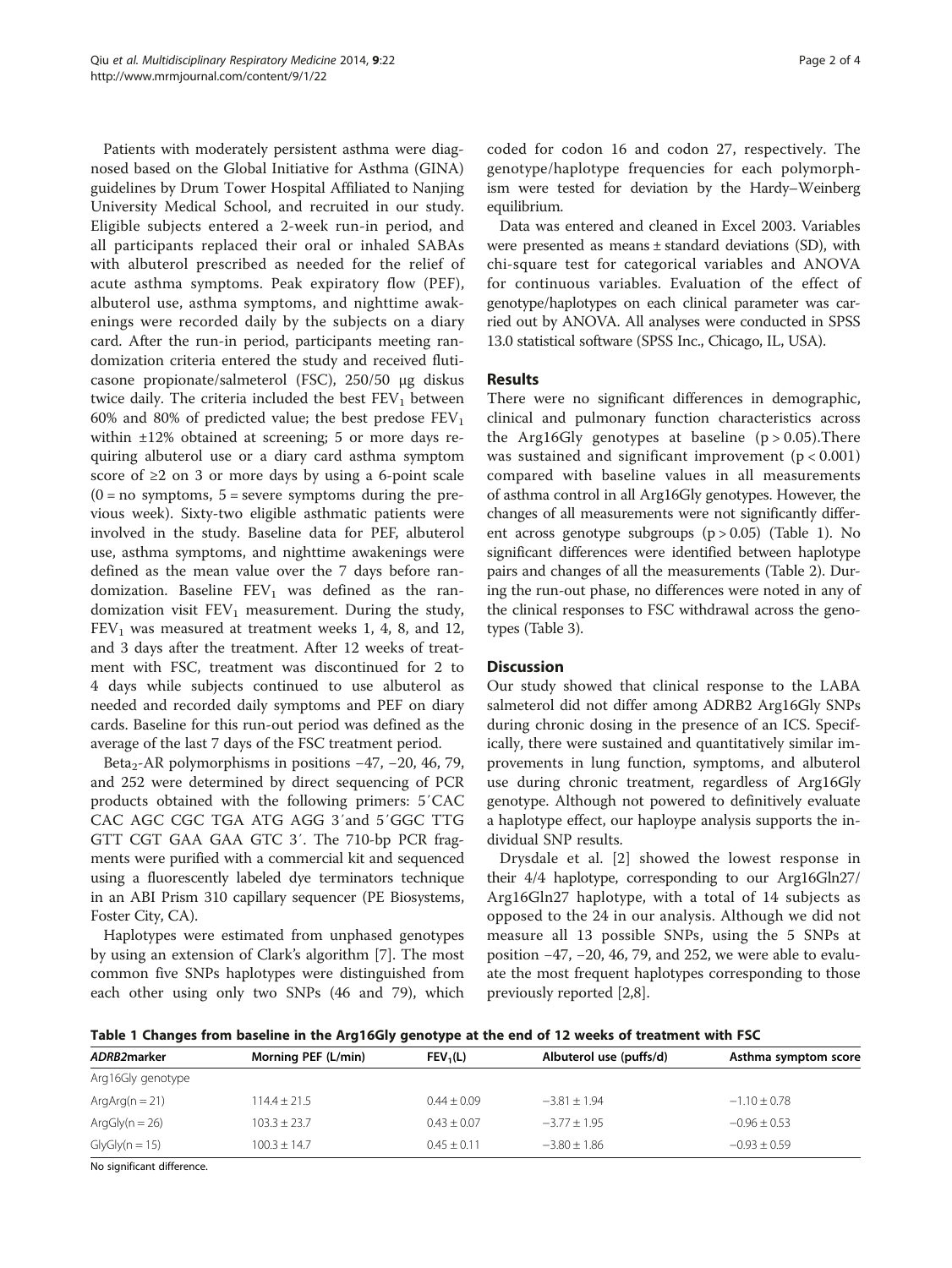| Haplotype pair | Morning PEF (L/min) | FEV <sub>1</sub> (L) | Albuterol use (puffs/d) | Asthma symptom score |
|----------------|---------------------|----------------------|-------------------------|----------------------|
| AC/AC          | $108.3 + 25.1$      | $0.46 + 0.10$        | $-3.50 \pm 2.00$        | $-0.79 \pm 0.16$     |
| GC/GC          | $89.0 + 18.5$       | $0.41 \pm 0.09$      | $-3.57 + 1.90$          | $-1.00 \pm 0.23$     |
| GC/GG          | $104.4 + 31.1$      | $0.49 + 0.11$        | $-4.60 + 1.89$          | $-1.20 + 0.45$       |
| GC/AC          | $111.4 + 28.1$      | $0.42 + 0.07$        | $-3.85 + 2.06$          | $-1.05 + 0.51$       |
| GG/AC          | $103.7 + 27.9$      | $0.45 \pm 0.05$      | $-4.33 + 1.63$          | $-1.17 + 0.75$       |

<span id="page-2-0"></span>Table 2 Changes from baseline among five haplotype pairs at the end of 12 weeks of treatment with FSC stratified by haplotype pairs

No significant difference.

The results of the study were consistent with the findings of Taylor et al. [[9\]](#page-3-0), who demonstrated no differential response in exacerbations or lung function in subjects receiving salmeterol, regardless of genotype. Furthermore, our results supported the finding of Bleecker et al. [[10](#page-3-0)] who suggested that Gly16Arg genotypes might not be a genetic determinant of reduced responses to chronic LABA therapy in the presence of ICS therapy in subjects with asthma. In addition, a retrospective study by Klotsman et al. [[11\]](#page-3-0) and a recent 6-month double blind randomized study by Bleecker et al. [\[12](#page-3-0)] revealed no genotype effect of ADRB2 on the combination therapy.

In contrast, Salmeterol or Corticosteroids (SOCS) trial and Salmeterol +/−Inhaled Corticosteroid (SLIC) trials demonstrated a genotypic-difference in LABA response [[13,14\]](#page-3-0). Genotypic analysis of the SOCS and SLIC cohorts by Weschler [\[6](#page-3-0)] revealed that Arg16Arg had a lower morning PEF than Gly16Gly during salmeterol therapy. These results supported an ADRB2 genotype effect on responses to LABA therapy. Furthermore, two retrospective studies showed an ADRB2 genotype effect on response to therapy with the  $\beta_2$ -agonists [[15](#page-3-0),[16](#page-3-0)]. In addition, our results were different from a Korean study which suggested that the ADRB2 genotype may dictate choice of treatment strategy [[17](#page-3-0),[18](#page-3-0)].

The inconsistent results could be attributed to various factors, including ethnic difference, sample size, differences in study design, asthma severity, and intrinsic activity

Table 3 Differences between the last 7 days on treatment and the run-out period stratified by genotype for subjects previously treated with FSC

|                                     | Genotype       |                                                       |                |  |
|-------------------------------------|----------------|-------------------------------------------------------|----------------|--|
|                                     |                | $Arg/Arg(n = 21)$ $Arg/Gly(n = 26)$ $Gly/Gly(n = 15)$ |                |  |
| Morning PEF (L/min) $-38.2 \pm 8.6$ |                | $-24.2 + 10.2$                                        | $-34.3 + 9.8$  |  |
| $FEV_1(L)$                          | $-0.09 + 0.05$ | $-0.10 + 0.03$                                        | $-0.10 + 0.03$ |  |
| Total albuterol use                 | $0.71 + 0.23$  | $0.69 + 0.38$                                         | $0.73 + 0.28$  |  |
| Asthma symptom<br>score             | $0.43 + 0.17$  | $0.35 + 0.19$                                         | $0.33 + 0.14$  |  |

No significant difference.

of the  $\beta_2$ -agonist evaluated, linkage disequilibrium and concomitant use of an ICS.

In our study, LABA treatment was combined with ICS, therefore it is quite possible that the differences in response to ICS among genotype groups could account for the observed differences. However, this possibility is quite unlikely, because all the study subjects used the same regimen of ICS during the 2-week run-in, and showed improvement in both  $FEV<sub>1</sub>$  and PEF, with no significant differences observed between genotype groups.

There were some limitations in our study. In the present study the observations did not eliminate completely a genetic interaction. In addition, the haplotype analysis did not reveal any significant influence on response, but the small sample size and the lack of ethnic representation might limit these conclusions.

## Conclusions

In summary, this study evaluating associations between the polymorphic gene encoding for the β-agonist drug target and responses to therapy with LABA showed that response to salmeterol does not vary by ADRB2 genotypes or haplotypes during chronic dosing in the presence of an ICS.

However, larger prospective clinical pharmacogenetic studies are further needed to help elucidate this field.

## Consent

Written informed consent was obtained from the patient's guardian/parent/next of kin for the publication of this report and any accompanying images.

#### Abbreviations

ADRB2: Beta2- β<sub>2</sub>-adrenergic receptor gene; FSC: Fluticasone propionate/ salmeterol; FEV<sub>1</sub>: Forced expiratory volume in one second, ICS, Inhaled corticosteroids; LABAs: Long-acting β<sub>2</sub>-agonists; SNP: Single nucleotide polymorphism.

#### Competing interests

There was no conflict of interest among all authors.

#### Authors' contributions

YYQ designed study, interviewed cases and controls, collected samples, data entry, did lab experiments, and wrote up journal article. DPZ instructed study